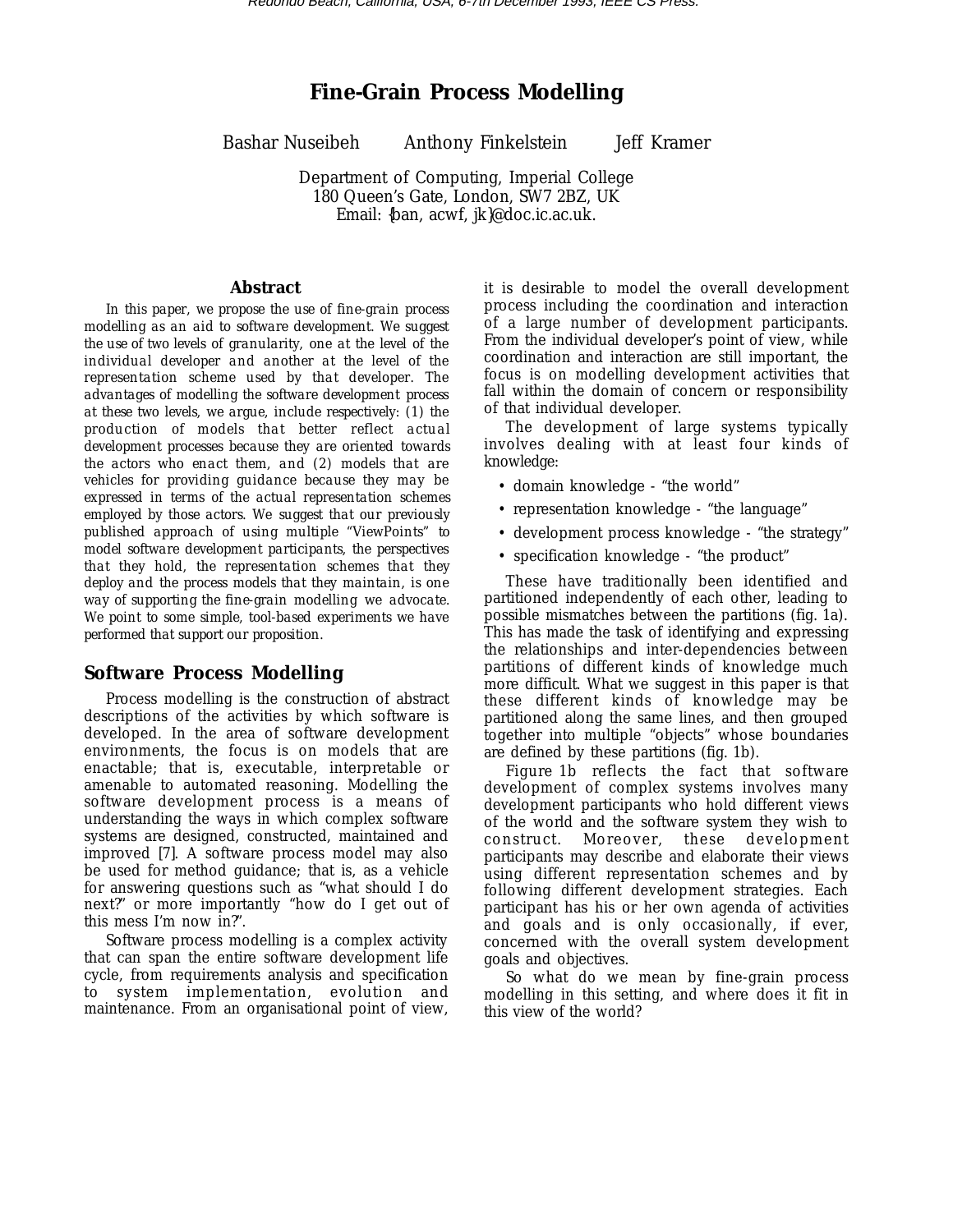

(a) Global view of software development knowledge



(b) Proposed view of software development knowledge

*Figure 1: (a) Software process models have traditionally represented the software development process globally by identifying, partitioning and relating different kinds of knowledge independently (b) We believe that the different kinds of knowledge may be partitioned along the same lines and treated as single objects.*

#### **Fine-Grain Software Process Modelling**

The division of software development knowledge into many smaller units is the first step towards achieving a finer level of granularity of software process modelling. This decomposition into small units of knowledge results in many "smaller" process models each of which is typically associated with a single developer, representation or both. The models may represent short-lived processes that deal with individual activities or participants in the development life cycle. Finegrain process modelling at this level of granularity is modelling at the *developer level.* This is in contrast with the more coarse-grain modelling that is concerned with more managerial and organisational activities such the synchronisation of tool invocations.

"Process integration" in this setting is then more than the usual (but non-trivial) task of producing a single, coherent process model for the overall development life cycle (e.g., [1], [9] and [15]). It is also concerned with "gluing" together many individual process models that must interact and cooperate in a coordinated manner in order to achieve the overall objectives of the development. Such coordination requires more than just synchronisation and concurrency control (e.g., [3])

or communication between agents in a cooperative setting (e.g., [16]) which are challenging enough, but also the reconciliation of fundamentally different development strategies encapsulated in different process models. This latter reconciliation may not in fact be entirely necessary, as different individual process models should be able to coexist, and only those areas of overlap need to be reconciled.

An even finer level of granularity than the developer level is *representation level* process modelling; that is, modelling a development process at the level of actions or activities that relate to or manipulate elements of a representation scheme. Fine-grain process modelling at this level is concerned with providing links between development process knowledge and representation knowledge which may then be used to produce a specification for a particular problem domain (fig. 2). A process model at the representation level is useful for the individual developer because it may be used to provide *guidance* expressed in a language the developer understands best - the language he or she is using! Thus, guidance can take the form of a recommendation on what to do next in order to advance the specification process, or advice on handling existing specification inconsistencies. This is in contrast with processes that are "unaware" of the representation schemes they manipulate and therefore treat them as coarsegrain "vanilla" objects with no internal structure or semantics.



*Figure 2: Representation level process modelling provides a means of describing the relationship between development process knowledge and representation knowledge. This, together with any domain knowledge may be used to construct a specification.*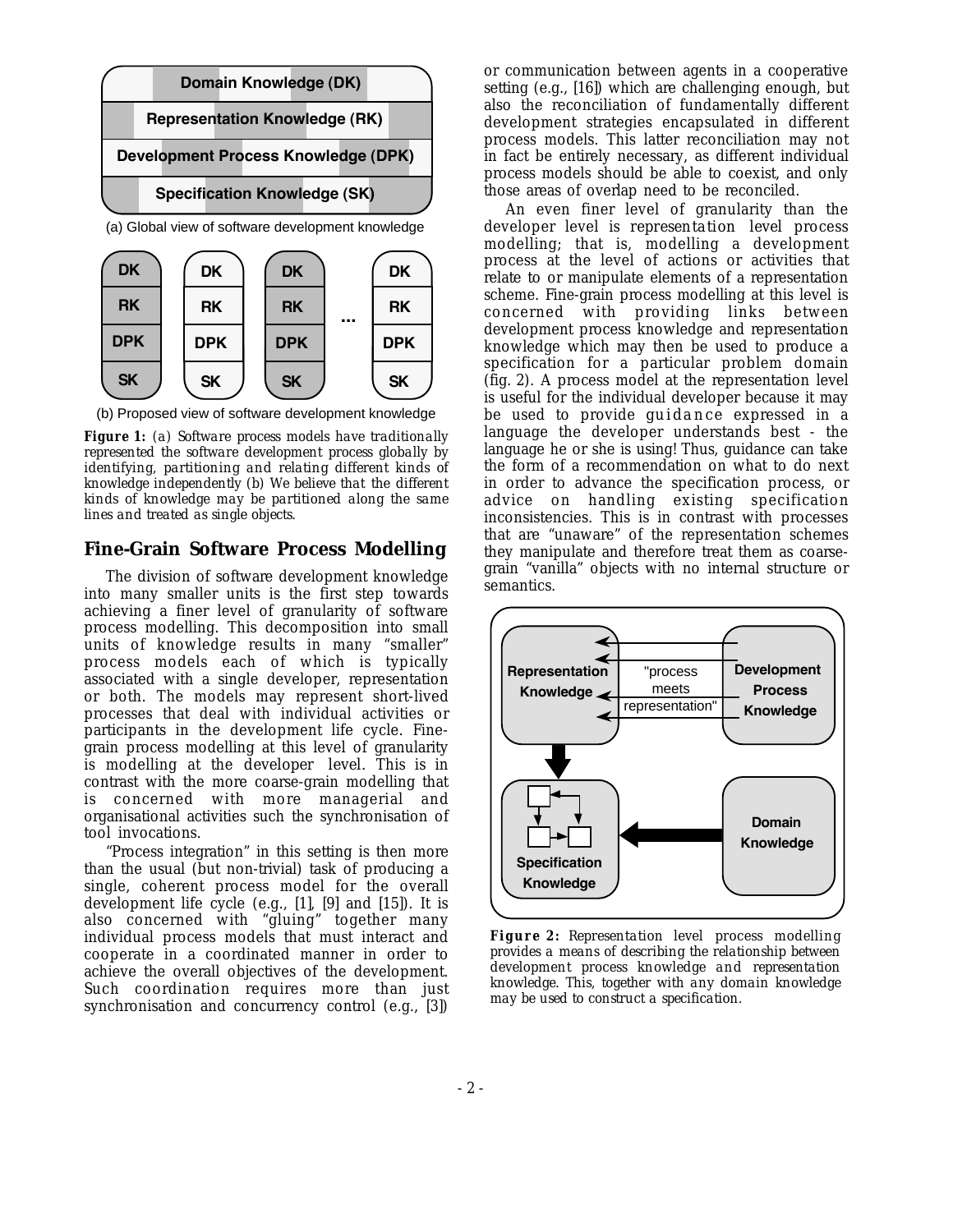Developer and representation level process modelling are complementary activities. Creating developer level process models results in simpler representation schemes and process models, which are easier to relate, making representation level modelling easier. Conversely, representation level process models may become easier to integrate since the elements of overlap are mostly syntactic and are thus easier to transform, translate and check.

## **ViewPoints**

In our previous work [5, 6] we have advanced the use of multiple, overlapping "ViewPoints" to model multiple development participants, who hold multiple views of a problem domain - described and developed using multiple representation schemes and development strategies, respectively. We defined ViewPoints as loosely-coupled, locallymanaged, distributable objects, encapsulating representation knowledge, development process knowledge and (domain-specific) specification knowledge. Each ViewPoint thus captures a partial specification, the notation in which it is described, and the process deployed to develop it. Communication, consistency checking and information transfers between ViewPoints is done via one-to-one inter-ViewPoint rules [11].

ViewPoints are related to each other by many (simple?) mappings between representations. Consistency checks may be described and distributed among the various ViewPoints, so that invoking and applying them during ViewPoint development may then be used to *drive* the development process further (e.g., to perform inconsistency handling, information transformation and transfer, or simply some basic development steps such as further editing of ViewPoint specifications).

## **Experimental Tool Support**

Supporting the ViewPoints framework, *The Viewer* environment and sample tools [10] illustrate the role of fine-grain process modelling in multiperspective development.

*The Viewer* distinguishes between "method design" and "method use". During method design, the development techniques that make up a method are defined. Thus for each ViewPoint "type", a method designer may describe the notation and process which ViewPoints instantiated from that type will deploy. Since the representation and process are defined in the same ViewPoint, one can explicitly refer to representation level information when defining and constructing the ViewPoint process model. In *The Viewer* for example, we have experimented with a precondition  $\rightarrow$  [Action] postcondition notation, so that if some preconditions hold, and an Action is performed, further postconditions then apply. Figure 3 is a screen-dump of the rudimentary "process modeller" provided by *The Viewer* during method design. Individual actions, pre- and postconditions may also be annotated with text to provide further context-sensitive guidance.

Note that the actual notation used to represent process models is not central to our argument. The above precondition/action/postcondition notation was chosen because of its simplicity and our past experience in using Modal Action Logic [4].



*Figure- 3: The Viewer's process modeller. The top three window panes (from left to right) contain the preconditions, actions and postconditions, respectively, for a particular ViewPoint type (development technique). The bottom pane contains textual annotations that may be added by the method designer to any particular condition or action.*

The benefit of using such a process modeller for each ViewPoint is that it allows us to describe actions of the development process in whatever granularity we choose. So, in fig. 3, the action "assemble" refers to any type of basic editing action (we don't want to be more specific in this case), whereas the next two actions are very specific consistency checks whose outcome may affect the development process in different ways.

During method use (ViewPoint development), a ViewPoint specification developer requesting guidance is presented with a list of possible actions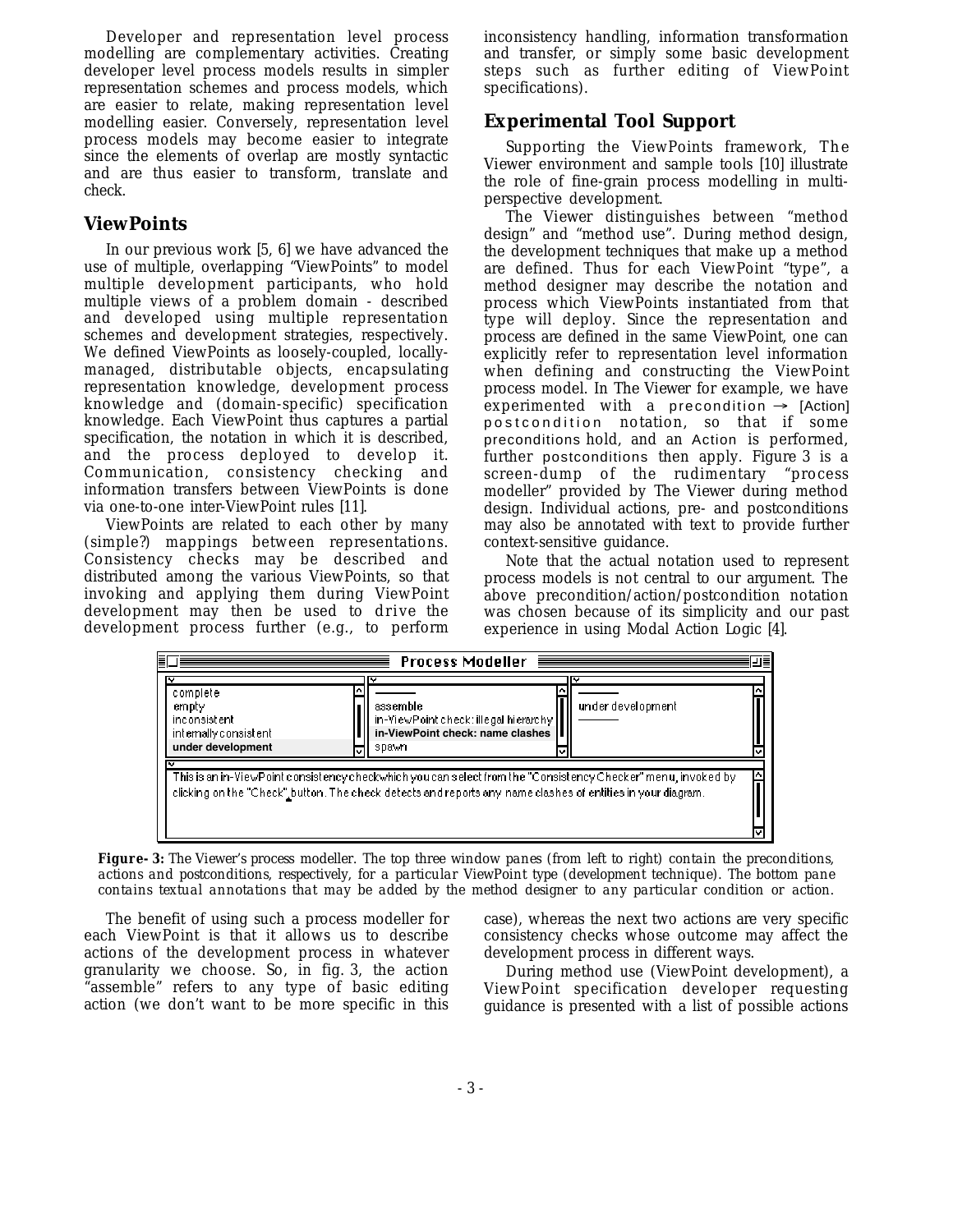that he may perform in his current ViewPoint state (defined by the preconditions that hold at that time). He is also presented with the text annotations provided by the method designer to help him decide on the actions to take next. If he is still unable to understand the recommended actions, then he has the option of selecting a particular action and asking the tool to "enact" or "perform" that action on his behalf. He may of course, wish to ignore the guidance provided altogether (but *The Viewer* records the fact that guidance was given and not taken - a useful management and monitoring

option). A guidance window provided for the method user by *The Viewer* is shown in fig. 4.

Finally, because no single process model is hardcoded into *The Viewer*, a ViewPoint developer may artificially "force" a ViewPoint into a particular state by selecting preconditions that apply. This may be used to the developer's advantage by (1) imposing stricter control over unwanted "automatic" forward chaining when preconditions hold, and (2) giving the developer the freedom to explore future development states and asking "whatif..." type of questions.



*Figure 4: The Viewer's process guidance window. The left window pane lists the possible recommended actions at this stage of development. The right window pane displays the context-sensitive guidance provided by the method designer when the process model was defined (figure 3). The button at the bottom-left corner "enacts" or "performs" the action selected from the list above.*

## **The Way Ahead**

The sample tools described in the previous section demonstrate the feasibility of supporting fine-grain process models at the representation level. Developer level process modelling is more problematic. We believe that within the ViewPoints framework, inter-ViewPoint rules may be used to express the relationships between different ViewPoints and therefore different process models in a software development project. In such a setting, the invocation of such rules and their application is a means of integrating different process models and driving the overall development process. There are different approaches to rule invocation and application.

The "stupid" approach is to attempt to apply these inter-ViewPoint rules at all times during development, in which case the developer is constantly reminded of inconsistencies that exist between different specifications maintained by different ViewPoints. This is reminiscent of the support provided by first-generation CASE tools.

A step up from this is the more "pragmatic" approach in which the invocation and application of (inter-ViewPoint) consistency rules may be controlled (switched on and off) by the developer. With this approach, developers may elaborate their

own areas of concern freely, only worrying about resolving conflicts at particular points during the development.

The approach we favour, which we realistically term the "problematic" approach, is to allow the process model to guide the developer not only during individual specification development, but also during inter-developer (*c.f.* inter-ViewPoint) communication. This should allow individual developers the freedom to develop their own domains of responsibility, *and* also help them resolve conflicts if and when they occur. In many instances however, conflicts and inconsistencies may occur which do not require immediate resolution, if at all. In such cases the process models should provide a means for *inconsistency handling* [8]. Thus one may have, for example, "process rules" of the form INCONSISTENCY implies ACTION, which specify how to act in the presence of inconsistency. These, and other such rules, in effect *drive* the software development process.

An analogous attitude towards inconsistencies in software development was proposed by Balzer [2], who in advocating "tolerating inconsistency" suggested that inconsistencies may be marked temporarily, avoided and then returned to later for possible resolution.

Inconsistency handling, conflict resolution and process integration are all areas that still require